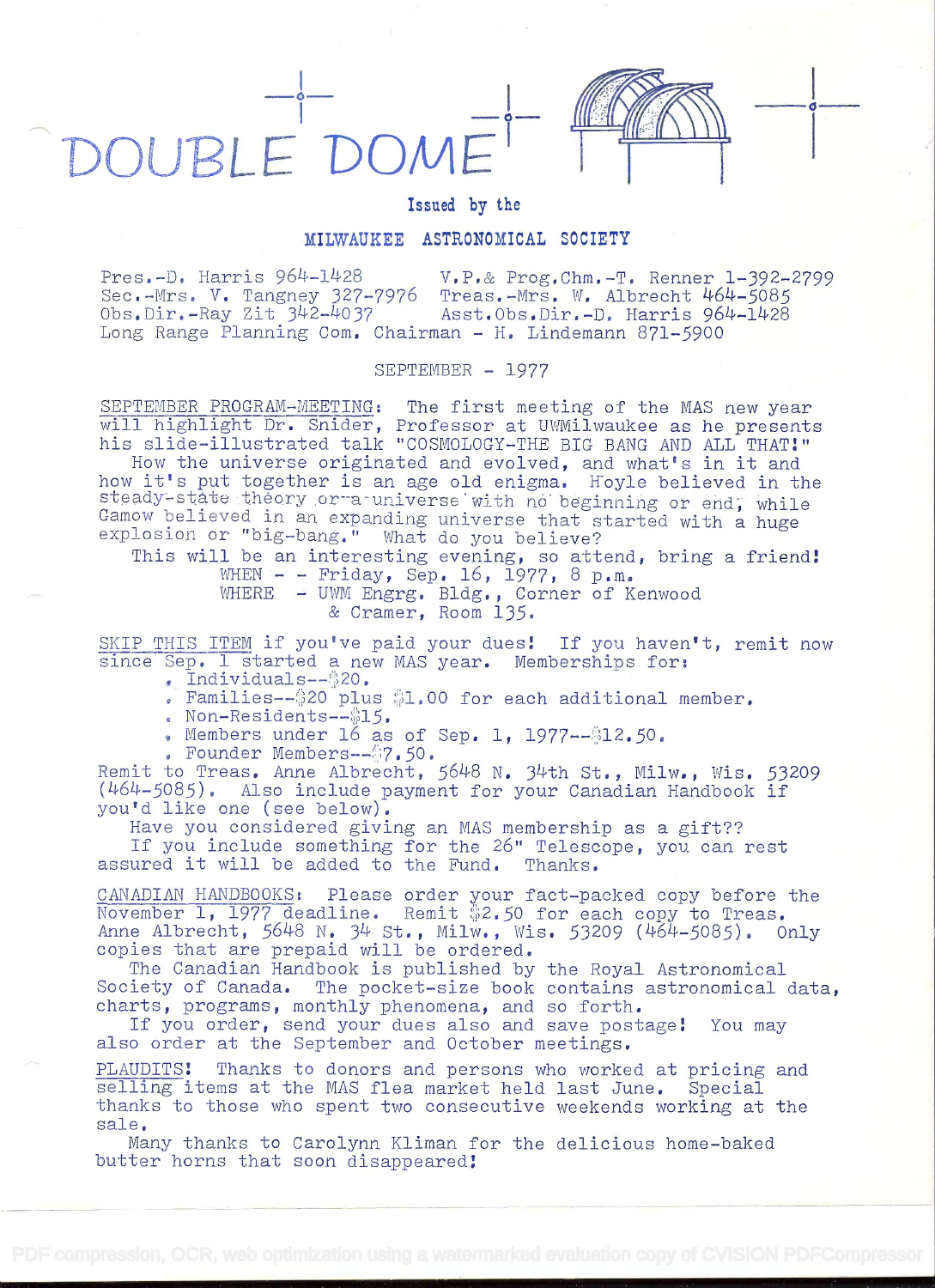SPECIAL BOARD MEMBER ELECTION: V. P. and Program Chairman Tom Renner will chair a nominating committee to elect one board member. The special election will take place during the October Program  $-$ Meeting. : Membersmay nominate candidates in writing or from the floor. The nominee must be willing to accept, and must give a short biography of him-or herself. Of course, members may volunteer. Call Tom at 1-392-2799. NEW MEMBERS: The Milwaukee Astronomical Society is pleased to introduce MR. & MRS. JOHN DIMMICK, Milwaukee: General Astronomy. JOHN FERGUSON, Milwaukee: Solar system, radio astronomy, galaxies, nebulae, space chemistry, photography. MR. & MRS. DONALD GAZZANA, Saukville: General astronomy. DAVID HOEWISCH, Milwaukee: General astronomy. JOHN O'BRIEN, Milwaukee: Planets, galaxies, photography. ARUN PARIKH, Milwaukee: Cosmology, general astronomy, promoting the cause of amateur astronomy. BEVERLY REDMANN, Wauwatosa: General Astronomy, especially quasars and black holes. MR. & MRS. HERBERT RENNER, Milwaukee: Mrs. Renner: Globular and open clusters, galaxies. Mr. Renner: Photography. GOOD NEWS! Congratulations to MAS President Dwight Harris and Mrs. Harris who became the parents of a brand new baby boy July 29th. The Harrises also have a daughter. "NORTHERN LIGHTS" MEMO: The "Northern Lights" is a  $4$ -page, quarterly newsletter published by the 3M Club AS, and edited by James Fox. The newsy paper prints items of interest about astronomical societies in the North Central Region, which includes the MAS, and also contains interesting paper extracts and notes about past and future events, You'll get something out of each issue, But Mr. Fox lays it on the line! He asks, "Should we continue?" Mr. Fox offered to head the newsletter six years ago, but subscriptions and editorial offerings have dropped to the point that prompts his question. Why not subscribe \$1.50 for a year's subscription? Remit to J. H. Fox, 8301 Isle Av. S., Cottage Grove, Minn. 55016. You may contribute articles even if you're not a subscriber. A copy will be on display at the September Meeting. CALENDAR: . Fri., Sep. 16 - GENERAL PROGRAM-MEETING. Members and guests welcome, 8 p.m., UWM Engrg. Bldg., Room 135. . Fri., Sep. 23 - BOARD OF DIRECTORS, 7:30 p.m., at the observatory. . Wed.,  $Oct. 5 - STATE.$  featuring prime focus photography. These meetings are open to ALL members, and are helpful to new and longtime members alike, particularly the youngsters. You can learn astronomy as well as how to operate observatory equipment. RADIO ASTRONOMY meetings cancelled until further notice. METEOR SHOWERS:<br>
MAX. DATE SHOWER SHOWER PEAK RATE/HR SOURCE<br>Draconids 10 Comet Giacol Sun., Oct. 9 Draconids 10 Comet Giacobini-Zinner

Best viewing after midnight to daybreak.